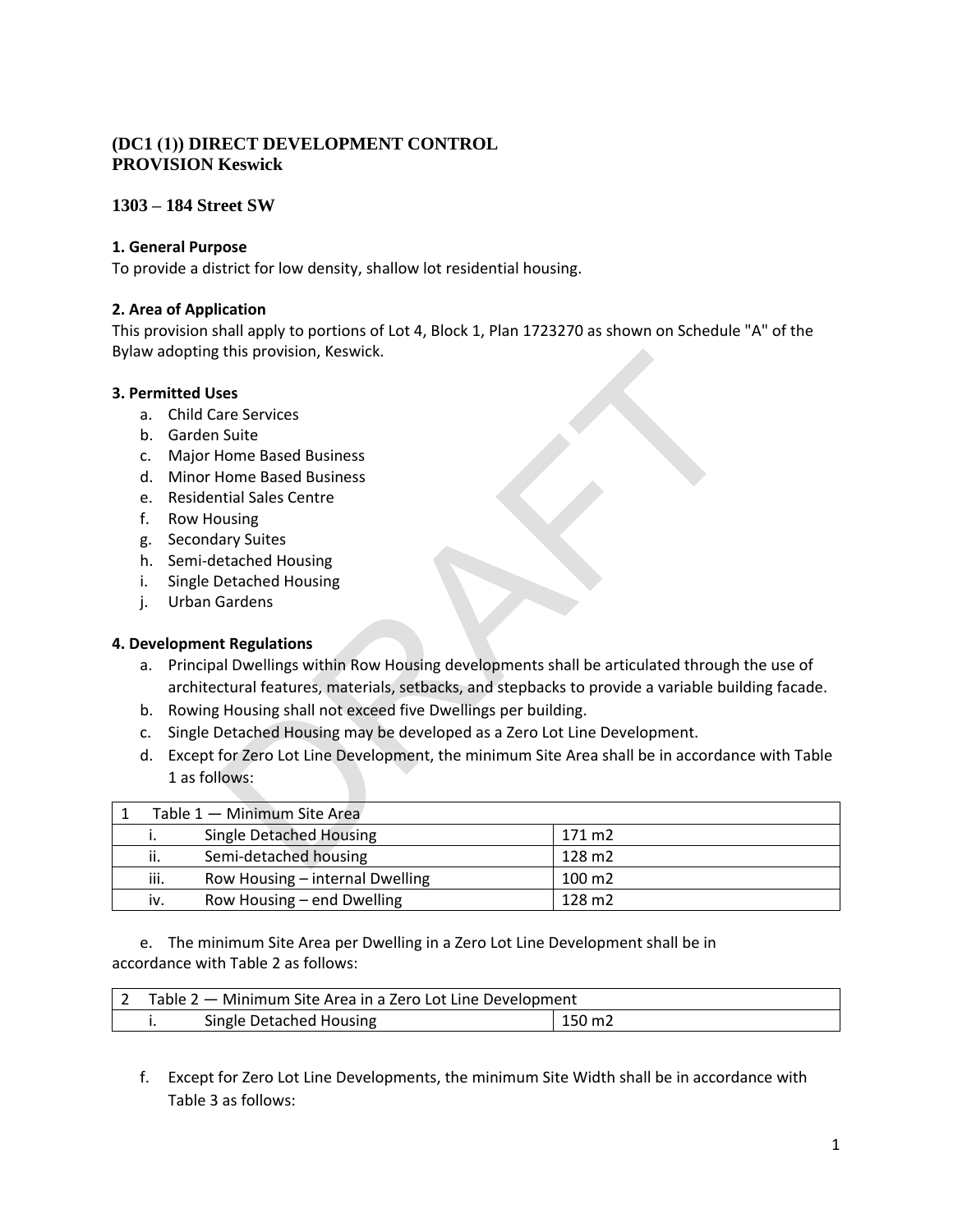| Table 3 - Minimum Site Width |                                 |                 |  |
|------------------------------|---------------------------------|-----------------|--|
| ٠.                           | Single Detached Housing         | 7.0 m           |  |
| ii.                          | Semi-detached housing           | 5.5 m           |  |
| iii.                         | Row Housing – internal Dwelling | $4.2 \text{ m}$ |  |
| iv.                          | Row Housing – end Dwelling      | 5.5 m           |  |

g. The minimum Site Width in a Zero Lot Line Development shall be in accordance with Table 4 as follows:

| Table 4 – Minimum Site Width in a Zero Lot Line Development |                         |       |  |  |
|-------------------------------------------------------------|-------------------------|-------|--|--|
|                                                             | Single Detached Housing | 6.4 m |  |  |

- h. The minimum Site Depth shall be 23.5 m.
- i. The maximum Height shall not exceed 12.0 m.
- j. The minimum Front Setback shall be 4.0 m;
- i. Notwithstanding subsection 4.j, verandas or any other architectural features which are of a similar character, are permitted to project a maximum of 0.6 m into the front setback nimum Site Depth shall be 23.5 m.<br>
inimum Fight shall not exceed 12.0 m.<br>
Niximum Height shall not exceed 12.0 m.<br>
Notwithstanding subsection 4.j, verandas or any other architectural featur<br>
Notwithstanding subsection 4.j,
	- ii. Notwithstanding subsection 44.j(i), unenclosed steps, including a landing 1.5 m2 or less, may project into a required Setback, provided:
		- A. the unenclosed steps or landing provide access to the main floor or lower level of the building;
		- B. the unenclosed steps or landing do not exceed a Height of 1.0 m above finished ground level; and
		- C. a minimum of 0.15 m between the structure and the property line at ground level remains unobstructed to provide drainage.
- k. The minimum Rear Setback shall be 1.0m;
- l. Excluding Zero Lot Line Development, the minimum required Side Setback shall be 1.2 m;
- m. Notwithstanding 4.l, the minimum Side Setback abutting a public roadway, other than a Lane shall be 2.4 m.
- n. A Zero Lot Line Development shall only be permitted where:
	- i. The other Site Side Setback is a minimum of 1.5 m, except that:
		- A. The minimum Site Side Setback Abutting a public roadway other than a lane shall 2.4 m.
	- ii. All roof leaders from the Dwelling are connected to the individual storm sewer service for each Lot;
	- iii. No roof leader discharge shall be directed to the maintenance easement; and
	- iv. The owner of a Lot within a development proposed for the Zero Lot Line Development and the owner of the adjacent Lot shall register, on titles for all adjacent lots, a 1.5 m private maintenance easement that provides for:
		- A. A 0.3 m eave encroachment easement with the requirement that the eaves must not be closer than 0.9 m to the eaves of the building on an adjacent parcel;
		- B. A 0.6 m footing encroachment easement; and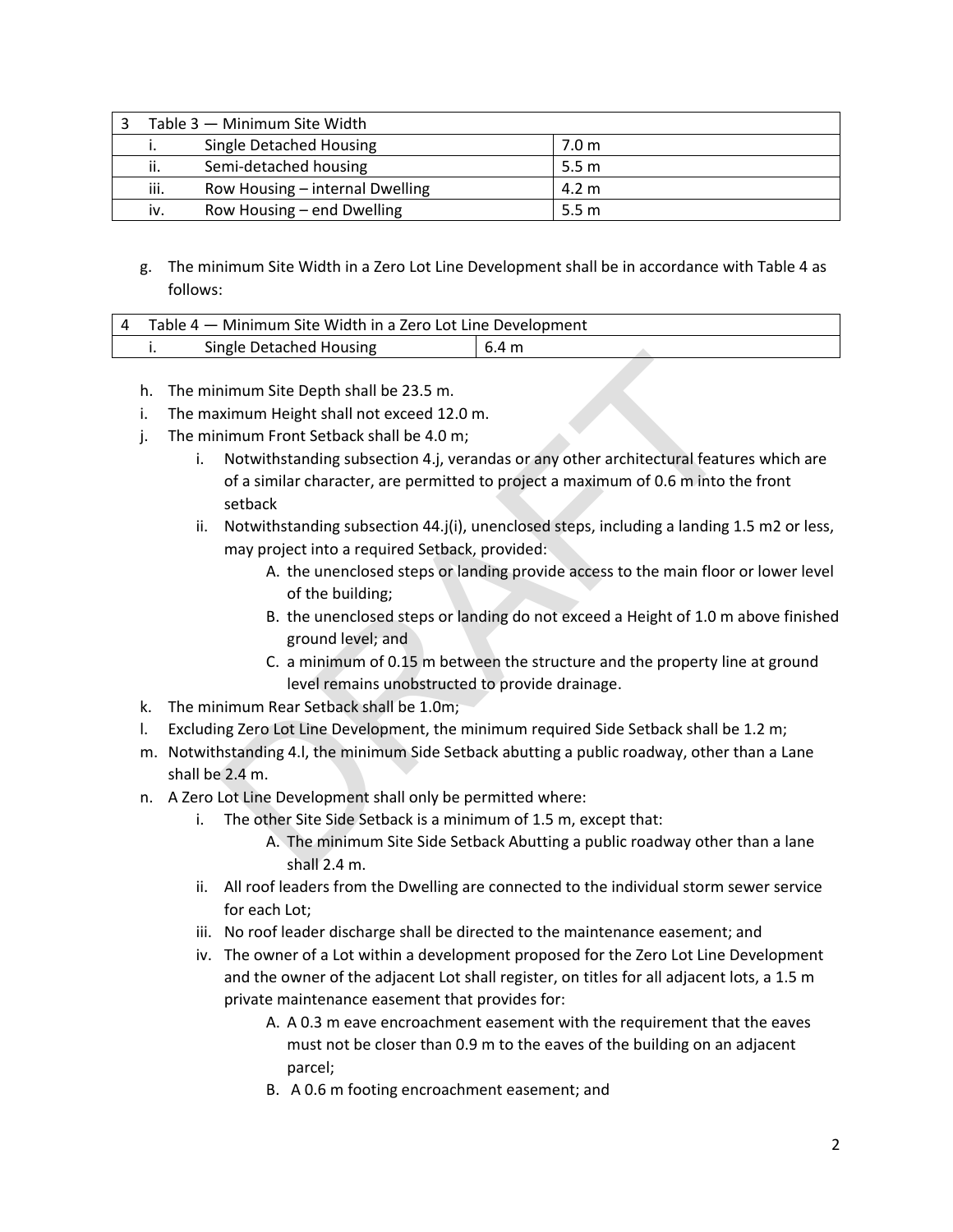- C. Permission to access the easement area for maintenance of the properties.
- v. The owner of the Site proposed for the Zero Lot Line Development shall register on all titles within the Zero Lot Line Development Site as well as all titles on the adjacent Site a restrictive covenant and easement that:
	- A. Requires a drainage swale constructed to City of Edmonton Design and Construction Standards; and
	- B. Provides for the protection of drainage of the Site, including the right for water to flow across Lots and the requirement not to inhibit the flow of water across Lots.
- vi. The owner of the Site proposed for the Zero Lot Line Development shall register a utility easement(s) on, where necessary, all Lots within the Zero Lot Line development and the Abutting Lots to ensure adequate access for utility maintenance.
- o. The Site Side Setback for a Garage in a Zero Lot Line Development may only be reduced to zero where:
	- i. a 1.5 m private maintenance easement identical to that registered for the principal building is provided on the Abutting Lot;
	- ii. all roof leaders from Accessory buildings are connected to the individual storm sewer service for each Lot or directed to drain directly to an adjacent Lane; and
	- iii. no roof leader discharge shall be directed to the maintenance easement.
- p. Corner Sites shall have flanking side treatments similar to the front elevation;
- q. The maximum Site Coverage per dwelling, including Single Detached Housing Zero Lot Line, shall be in accordance with Table 5 as follows:

|      | The owner of the site proposed for the zero zot zine beveropment shall register a atility<br>easement(s) on, where necessary, all Lots within the Zero Lot Line development and the<br>Abutting Lots to ensure adequate access for utility maintenance. |                     |           |           |                    |  |  |
|------|---------------------------------------------------------------------------------------------------------------------------------------------------------------------------------------------------------------------------------------------------------|---------------------|-----------|-----------|--------------------|--|--|
| 0.   | The Site Side Setback for a Garage in a Zero Lot Line Development may only be reduced to zero                                                                                                                                                           |                     |           |           |                    |  |  |
|      | where:                                                                                                                                                                                                                                                  |                     |           |           |                    |  |  |
|      | a 1.5 m private maintenance easement identical to that registered for the principal<br>i.                                                                                                                                                               |                     |           |           |                    |  |  |
|      | building is provided on the Abutting Lot;                                                                                                                                                                                                               |                     |           |           |                    |  |  |
|      | all roof leaders from Accessory buildings are connected to the individual storm sewer<br>ii.                                                                                                                                                            |                     |           |           |                    |  |  |
|      | service for each Lot or directed to drain directly to an adjacent Lane; and                                                                                                                                                                             |                     |           |           |                    |  |  |
| p.   | iii. no roof leader discharge shall be directed to the maintenance easement.<br>Corner Sites shall have flanking side treatments similar to the front elevation;                                                                                        |                     |           |           |                    |  |  |
| q.   |                                                                                                                                                                                                                                                         |                     |           |           |                    |  |  |
|      | The maximum Site Coverage per dwelling, including Single Detached Housing - Zero Lot Line,<br>shall be in accordance with Table 5 as follows:                                                                                                           |                     |           |           |                    |  |  |
| 5    | Table 5 - Maximum Site Coverage                                                                                                                                                                                                                         |                     |           |           |                    |  |  |
|      |                                                                                                                                                                                                                                                         | Total               | Principal | Accessory | Principal building |  |  |
|      |                                                                                                                                                                                                                                                         | <b>Maximum Site</b> | building  | building  | with attached      |  |  |
|      |                                                                                                                                                                                                                                                         | Coverage            |           |           | Garage             |  |  |
| i.   | Single Detached<br>Housing                                                                                                                                                                                                                              | 52%                 | 35%       | 17%       | 52%                |  |  |
| ii.  | Semi-Detached<br><b>Housing</b>                                                                                                                                                                                                                         | 54%                 | 37%       | 17%       | 54%                |  |  |
| iii. | Row Housing -<br>internal Dwelling                                                                                                                                                                                                                      | 69%                 | 49%       | 20%       | 69%                |  |  |
| iv.  | Row Housing – end<br><b>Dwelling</b>                                                                                                                                                                                                                    | 55%                 | 17%       | 17%       | 55%                |  |  |

r. The maximum Site Coverage per dwelling in a Zero Lot Line Development shall be in accordance with Table 6 as follows:

| 6 | Table 6 - Maximum Site Coverage in a Zero Lot Line Development |              |           |           |                    |
|---|----------------------------------------------------------------|--------------|-----------|-----------|--------------------|
|   |                                                                | Total        | Principal | Accessory | Principal building |
|   |                                                                | Maximum Site | building  | building  | with attached      |
|   |                                                                | Coverage     |           |           | Garage             |
|   | Single Detached<br>Housing                                     | 55%          | 3%        | 20%       | 55%                |